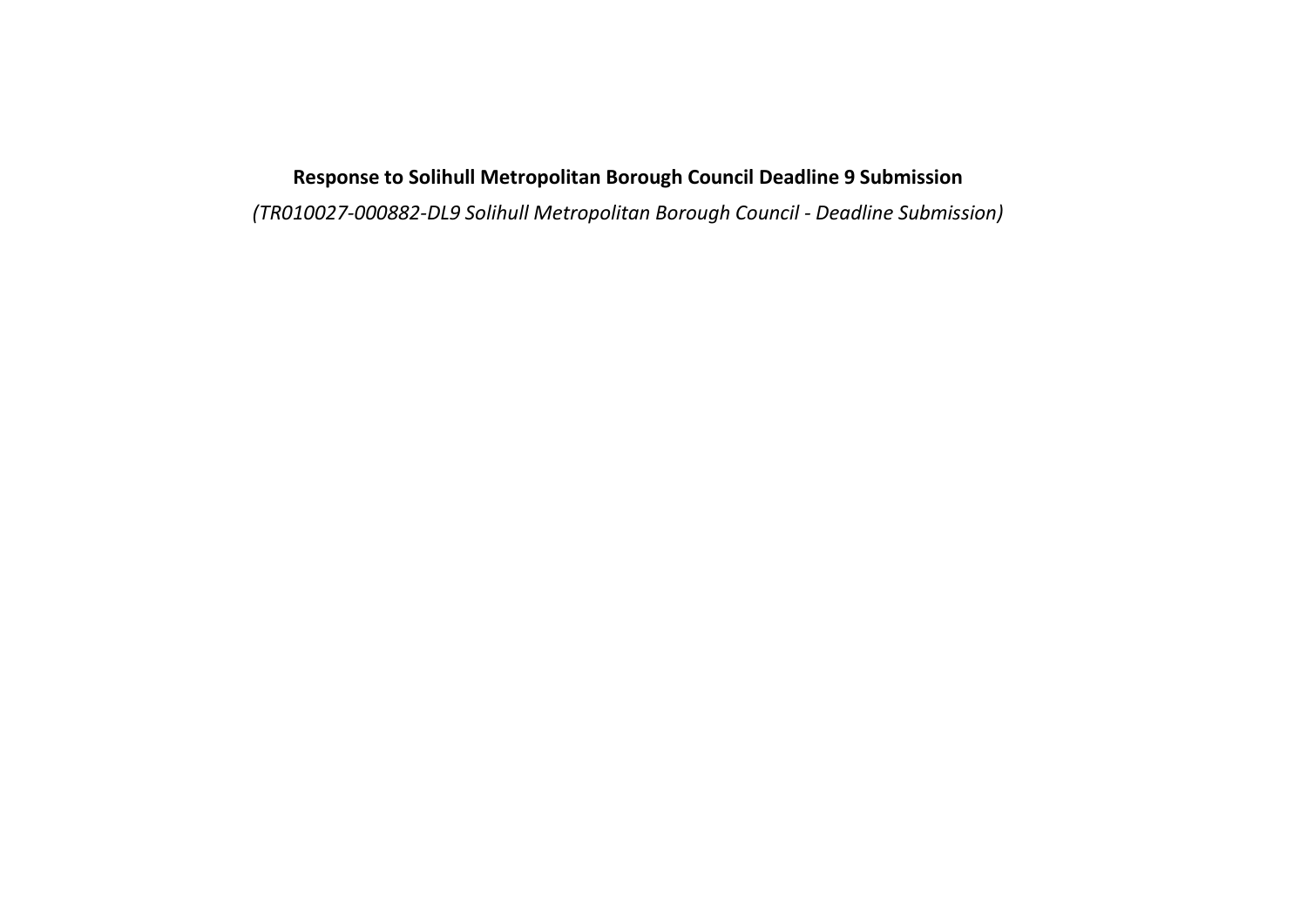| Part of DCO                         | <b>Extract from DCO</b>                                                                                                                                                                                                                                                                                                                                                                                                                                                                                  | Commentary                                                                                                                                                                                                                                                                                                                                                                                                                                                                                                                                                                                                                                                                                                                                                                                                                                                                                                                                                                                                    | <b>SMBC Response</b>                                                                                                                                                                                                                                                                                                                                                                                                                                                                                                                                                                                                                                                                                                                                                                                                                                                                                                                                                                                                                                                                                                                                                                                                                                                                                                                                                                                                                                                                                                                                                                                                                                                                        |
|-------------------------------------|----------------------------------------------------------------------------------------------------------------------------------------------------------------------------------------------------------------------------------------------------------------------------------------------------------------------------------------------------------------------------------------------------------------------------------------------------------------------------------------------------------|---------------------------------------------------------------------------------------------------------------------------------------------------------------------------------------------------------------------------------------------------------------------------------------------------------------------------------------------------------------------------------------------------------------------------------------------------------------------------------------------------------------------------------------------------------------------------------------------------------------------------------------------------------------------------------------------------------------------------------------------------------------------------------------------------------------------------------------------------------------------------------------------------------------------------------------------------------------------------------------------------------------|---------------------------------------------------------------------------------------------------------------------------------------------------------------------------------------------------------------------------------------------------------------------------------------------------------------------------------------------------------------------------------------------------------------------------------------------------------------------------------------------------------------------------------------------------------------------------------------------------------------------------------------------------------------------------------------------------------------------------------------------------------------------------------------------------------------------------------------------------------------------------------------------------------------------------------------------------------------------------------------------------------------------------------------------------------------------------------------------------------------------------------------------------------------------------------------------------------------------------------------------------------------------------------------------------------------------------------------------------------------------------------------------------------------------------------------------------------------------------------------------------------------------------------------------------------------------------------------------------------------------------------------------------------------------------------------------|
| Art $20 -$<br>Traffic<br>regulation | 20(1) This article applies to roads in<br>respect of which the undertaker is not<br>the traffic authority.<br>(2) Subject to the provisions of this<br>article, and the consent of the traffic<br>authority in whose area the road<br>concerned is situated, which consent<br>must not be unreasonably withheld,<br>the undertaker may, for the purposes<br>of the authorised development-(b)<br>permit, prohibit or restrict the<br>stopping, waiting, loading or<br>unloading of vehicles on any road; | Art 20(2)(b) provides wide powers to<br>introduce parking restrictions for the<br>purposes of this scheme, subject to the<br>consent of the traffic authority.<br>The Applicant is willing to use these powers<br>to deter anti-social parking (including taxis)<br>in the areas identified by local residents and<br>parish councils, particularly in REP6-028 and<br>REP6-040. It is agreed that details are to be<br>devised, in consultation with SMBC,<br>indicating how appropriate restrictions<br>might while preventing, as far as possible,<br>anti-social parking towards the centre of the<br>village. The ExA welcome this approach and<br>considers that the anti-social parking should<br>be deterred.<br>The Applicant should, as appropriate, either<br>make changes to this article so that the<br>traffic regulation powers are focussed<br>enough to allow the imposition of<br>restrictions to prevent anti-social parking, or<br>amend R10 (traffic management) to achieve<br>the same. | Following the introduction of Red Route parking restrictions on<br>the roads in the immediate vicinity of Birmingham Airport in<br>2018, there has been an increase in the volume of short term<br>parking relating to vehicles waiting to pick up people arriving at<br>Birmingham Airport parking on the streets in Bickenhill Village.<br>Presently, there are no parking restrictions in this area as any<br>restrictions are only likely to displace the parking further towards<br>the centre of the village and if introduced across the village, will<br>then start to impact on the residents or their visitors. In addition,<br>events at the local church or village hall would also be affected by<br>any new parking restrictions<br>Whilst these vehicles are predominately Private Hire Taxis, there<br>are also normal privately-owned vehicles, generally cars, using<br>this area to wait for arrivals, which are concerned about the high<br>cost of airport short stay parking tariffs. Conversations have taken<br>place with the Airport, who are aware of the problem but have no<br>plans at the present time to mitigate for the displaced parking.<br>The Council is generally not supportive of Residents Only parking<br>schemes, unless they are self-funded or externally funded so that<br>there is no additional burden for the council's Parking Services<br>budget.<br>There is no easy solution here and we doubt whether the<br>Highways England scheme will make any significant difference to<br>current parking practices. If anything, it could be argued that the<br>new highway arrangement could make parking in the village less<br>attractive. |

## **POR Comments:**

In my Deadline 6 submission 'Issue Specific Hearing on Living Conditions (1st October 2019)' I explained that as the north bound carriageway of Catherine de Barnes Lane will be closed off, preventing access to the airport, train station, NEC and motorway network by vehicle, the current taxi parking hotspots at the north end of Catherine de Barnes Lane (see Appendix A) will migrate to the closest points of access via the new link road (see Appendix B). My property, and the area surrounding it, will be the closest point to access the airport, train station, NEC and motorway network by vehicle. As such it will become a hotspot for taxi parking and airport pickups.

The plans clearly illustrate the existing issue with taxis parking and how my property will be affected as a consequence of the M42 Jct 6A works.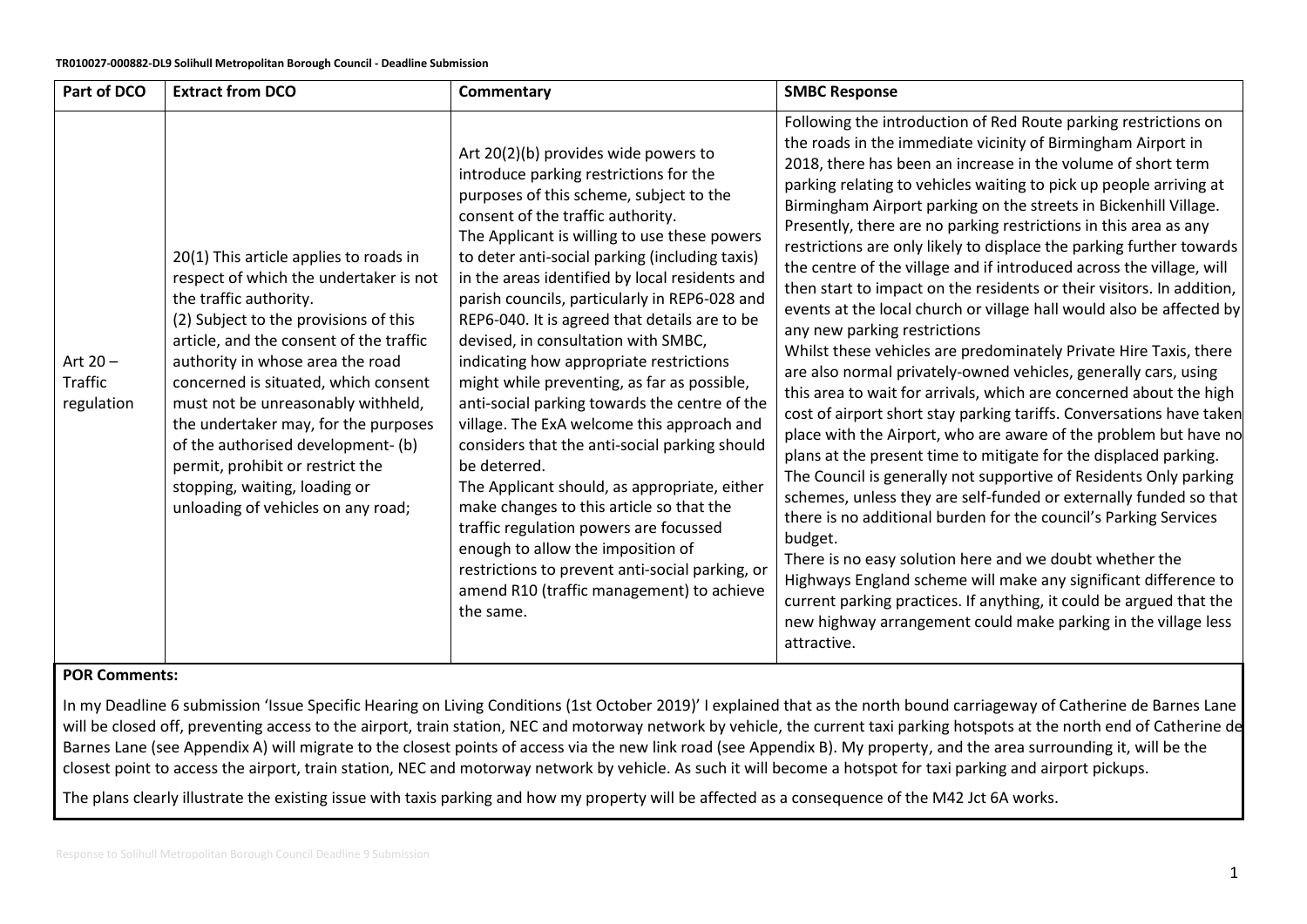The plans were produced following consultation with Catherine de Barnes Residents' Association and Hampton in Arden Parish Council and were also submitted by Bickenhill & Marston Green Parish Council.

However, SMBC have totally ignored the plans and information provided and have not addressed the impact on my property as a consequence of the M42 Jct 6A works.

In fact, they are solely focussed on Bickenhill as my property has not been mentioned at all in their response!

Given the plans I have previously submitted illustrate the migration of taxi parking from the north end of Catherine de Barnes Lane to the area around my property, the last paragraph from SMBC shows they have not quite grasped the fact that the problem of taxi parking is not going to magically vanish but will instead impact my property. If the new highway arrangement makes parking in Bickenhill village "less attractive", where does SMBC suppose the parking problem is going to move to (clue: see Appendix B)?

Also note my Deadline 6 submission 'Issue Specific Hearing on Living Conditions (1st October 2019)' highlighted the following Anti-Social issues which require a response from SMBC:

- Extending the current access lane to Woodhouse Farm up to the new 'Barber's Coppice Roundabout', and also creating a 'private' access road to the WGAA, will generate ongoing issues not only with regard to taxi parking but also travellers, lorry drivers, anti-social behaviour, fly-tipping, loss of privacy, unknowns hanging around, etc.

The HE Scheme will create a north bound carriageway on Catherine de Barnes Lane that will really only be used by local residents and as such traffic numbers travelling north will be very low. Given the fact cars and motorcycles can regularly be seen travelling along Catherine de Barnes Lane at speeds close to double its 50mph speed limit, and late night motorcyclists can be heard racing from one end to the other, the HE scheme is effectively creating a private 'drag strip' from 'Barber's Coppice Roundabout' to 'Bickenhill Roundabout'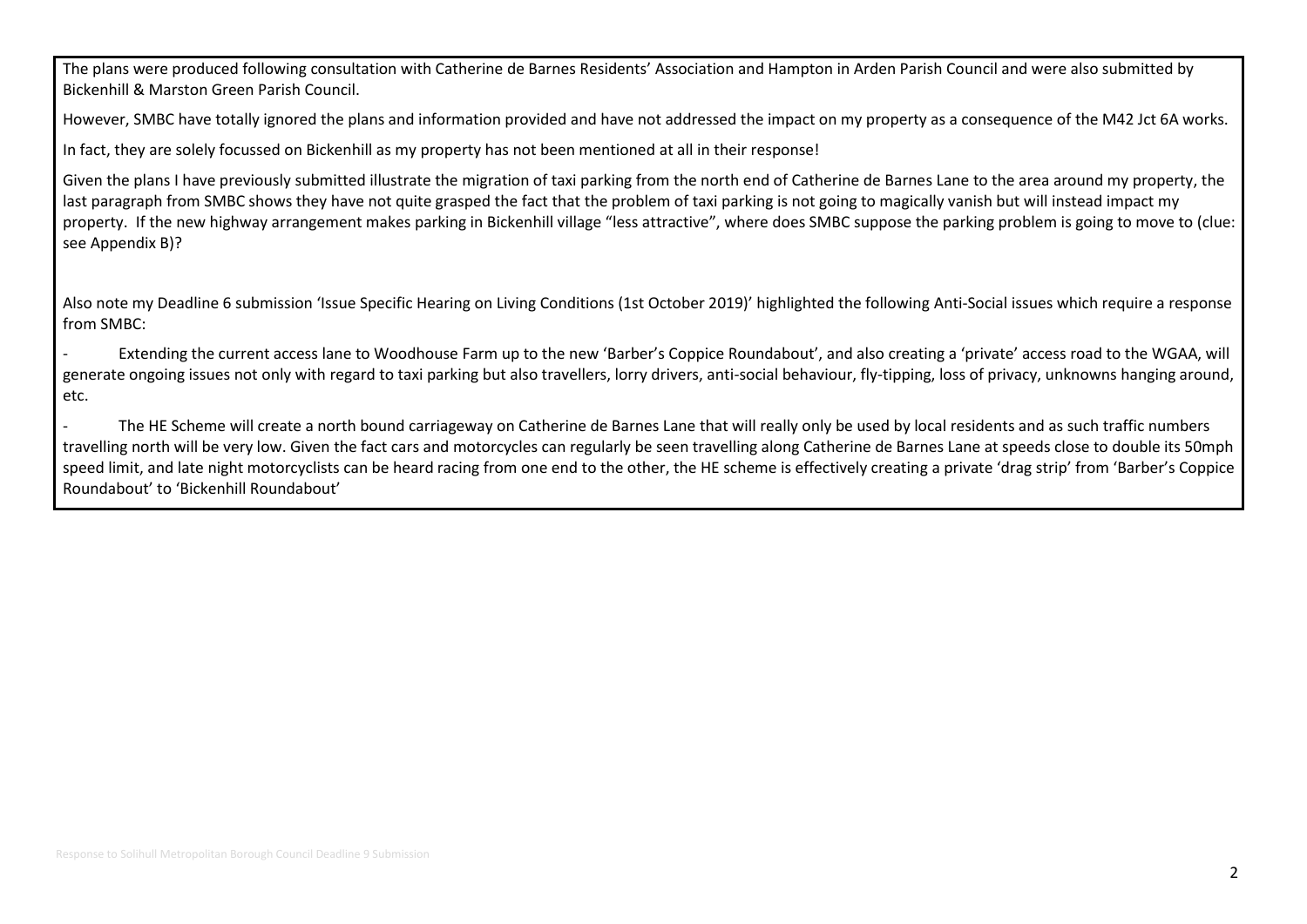## **Appendix A:**

**Plan of Current Taxi (& Airport Pickup) Parking Hotspots On or Adjacent to Catherine de Barnes Lane**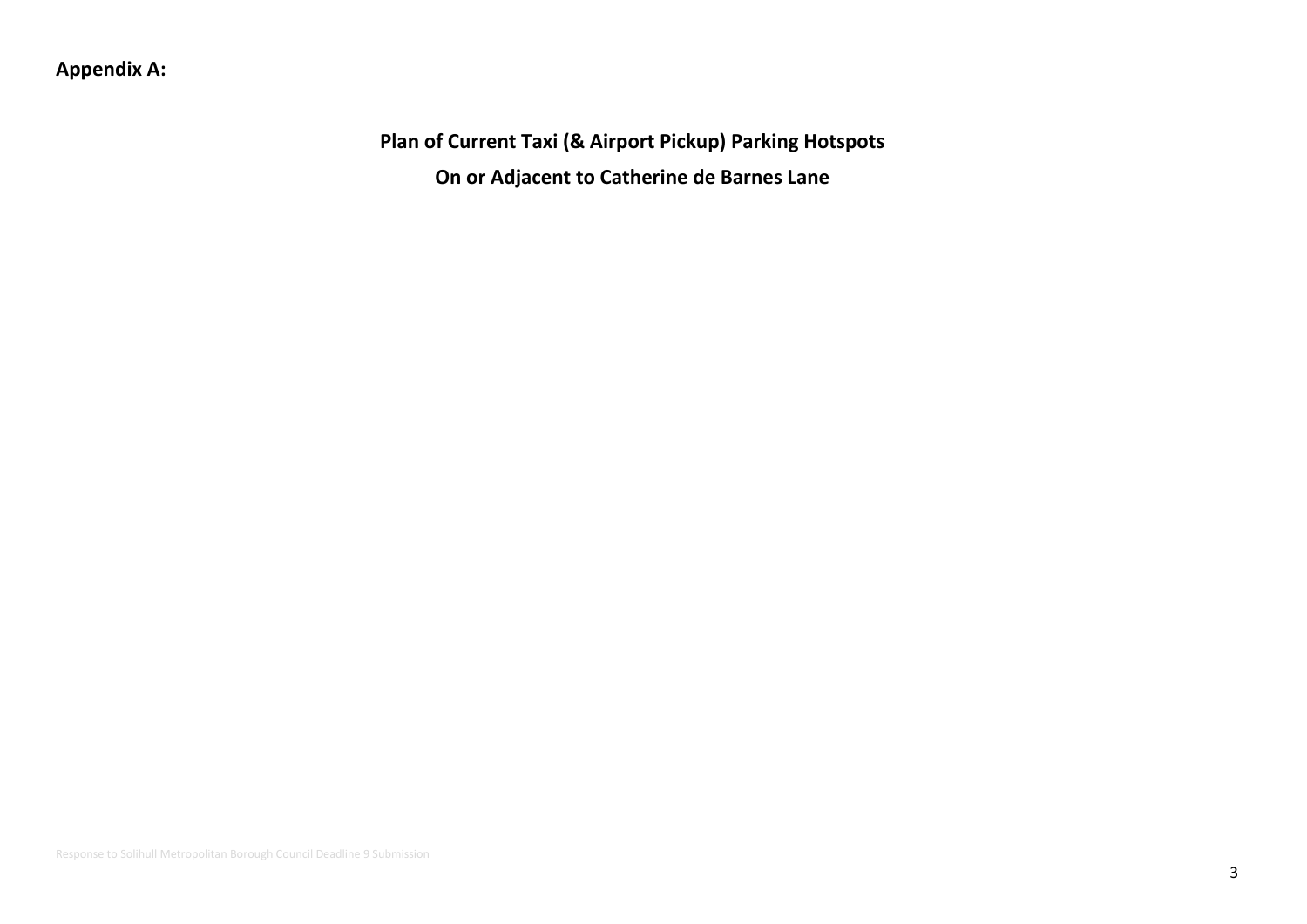Plan produced following consultation with, and on behalf of: Catherine de Barnes Residents' Association Hampton in Arden Parish Council

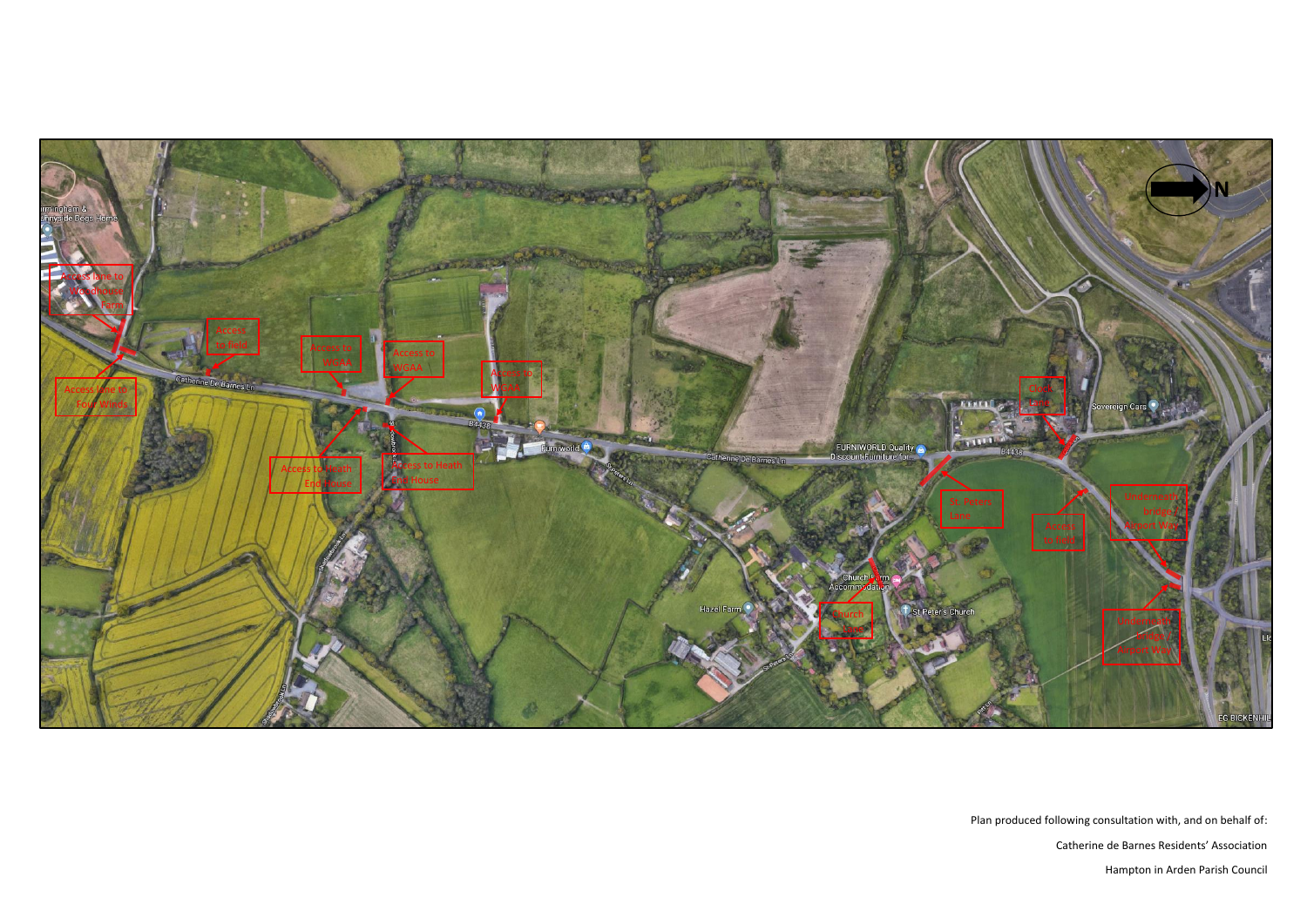## **Appendix B:**

**Plan of Taxi (& Airport Pickup) Parking Hotspots On or Adjacent to Catherine de Barnes Lane Following M42 Jct 6A Works**